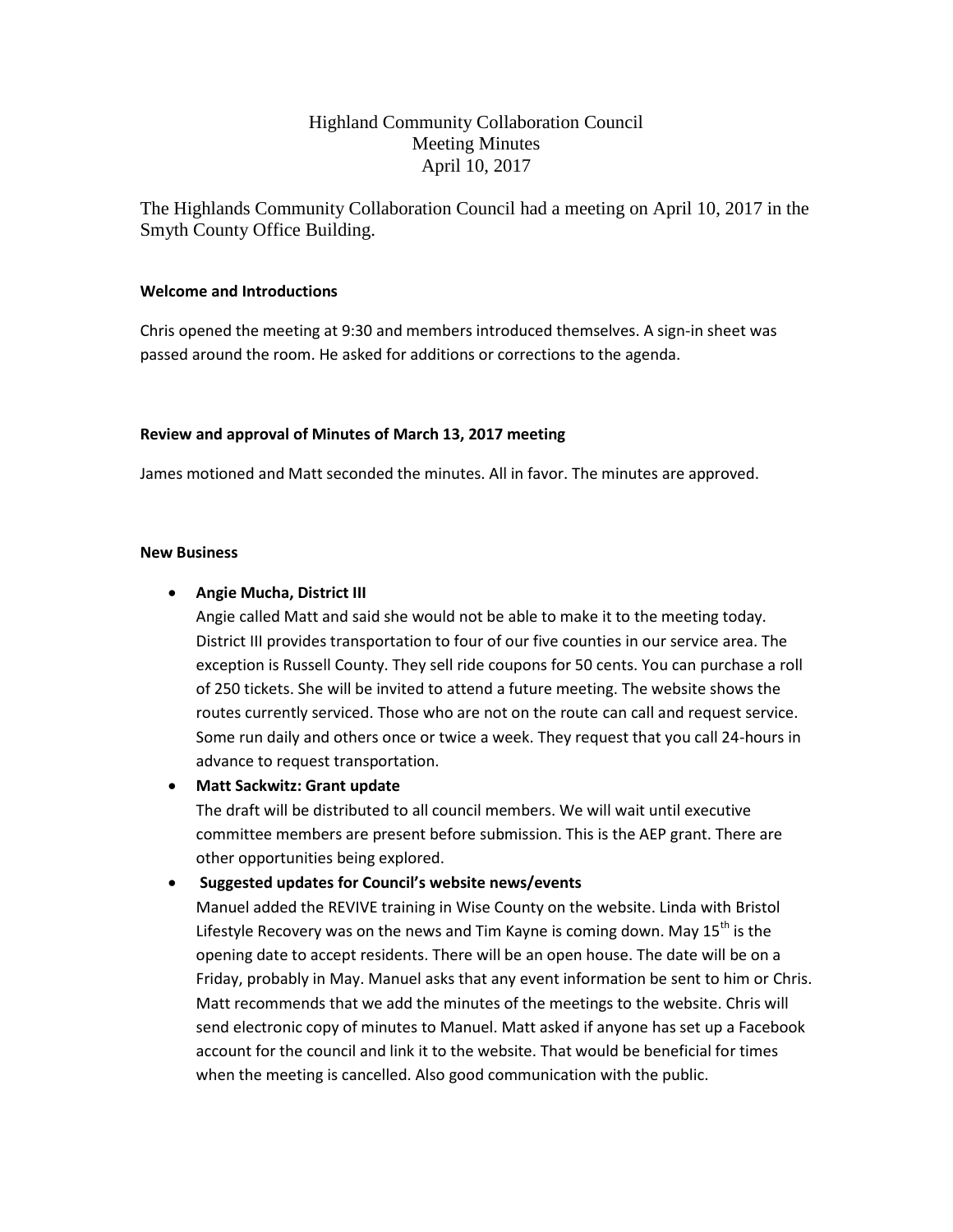#### **Sub -Committee Reports**

*Housing Committee:* (Matt, Emma, Andy, Linda)

*Service Integration Committee:* (Emma)

*Employment Committee:* (Jimmy with DARS)

*Mentoring Committee:* (Ruth) Matt says this is probably the most important committee. If this committee were strong, this would carry over to the other committees. Ruth has a standard mentoring curriculum. Matt volunteered to be an instructor for this class. If someone comes out of prison, they may need someone to guide them in the right direction. BLR will have a mentor program.

*Substance Abuse Committee:* (Teresa)

*Public Relations Committee:* (Kim, Manuel)

*Grants/Finance Committee:* (Matthew, Emma, Felisha, Linda, Andy). Matt provided the grant update earlier.

*Executive Committee:* (Chris, Kim, Felisha and Chris).

#### **Re-entry Updates**

Tara asked if there is a Wythe connection to our group. There are a couple of members who also attend that group. Matt says there once was several in the area but not sure if they are still active. Felisha says the Black Diamond is active and meets at her agency. Matt says VA Aware is a state website the lists resources. OneCare is mentioned but not HCCC. The Commonwealth site lists only 3 resources. Tri-Area does behavioral health and other services on a sliding fee scale. Offices in Carroll, Floyd, Franklin and Patrick. Numerous other sites throughout Virginia.

#### **Local Coalition Updates**

James discussed drug take-back boxes. Three are located in Smyth County. One lady turned in 96 OxyContin. Physicians, pharmacy, and dentists are required to receive annual training. There is a database that tracks certain medications. This is a very helpful program. They must check a box to indicate that they checked the database. More research is being provided on opioids and their proper use. Hospitals do impartial surveys. The pain management scale is no longer going to be considered to assess pain. There are other methods.